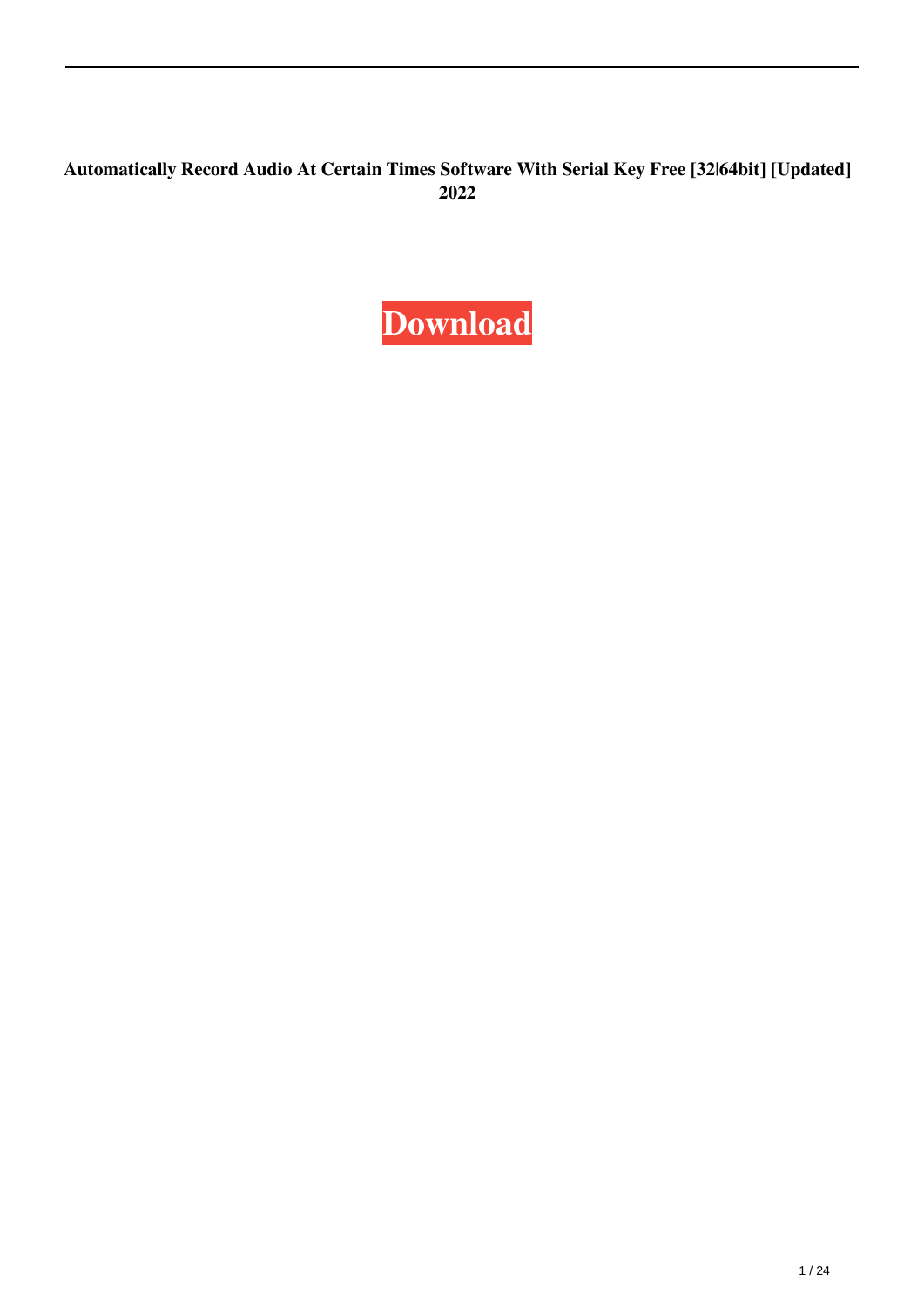Automatically record anything in the next 5 seconds using your microphone. This free application allows you to start the recording process once the app is opened. The app will create a new recording file (in.wav or.mp3 format) when audio is picked up for a given time. This way, you can record anything you want. This works with all microcontrollers, including Arduinos, Raspberry Pis, Intel Edison and Intel Galileo.You can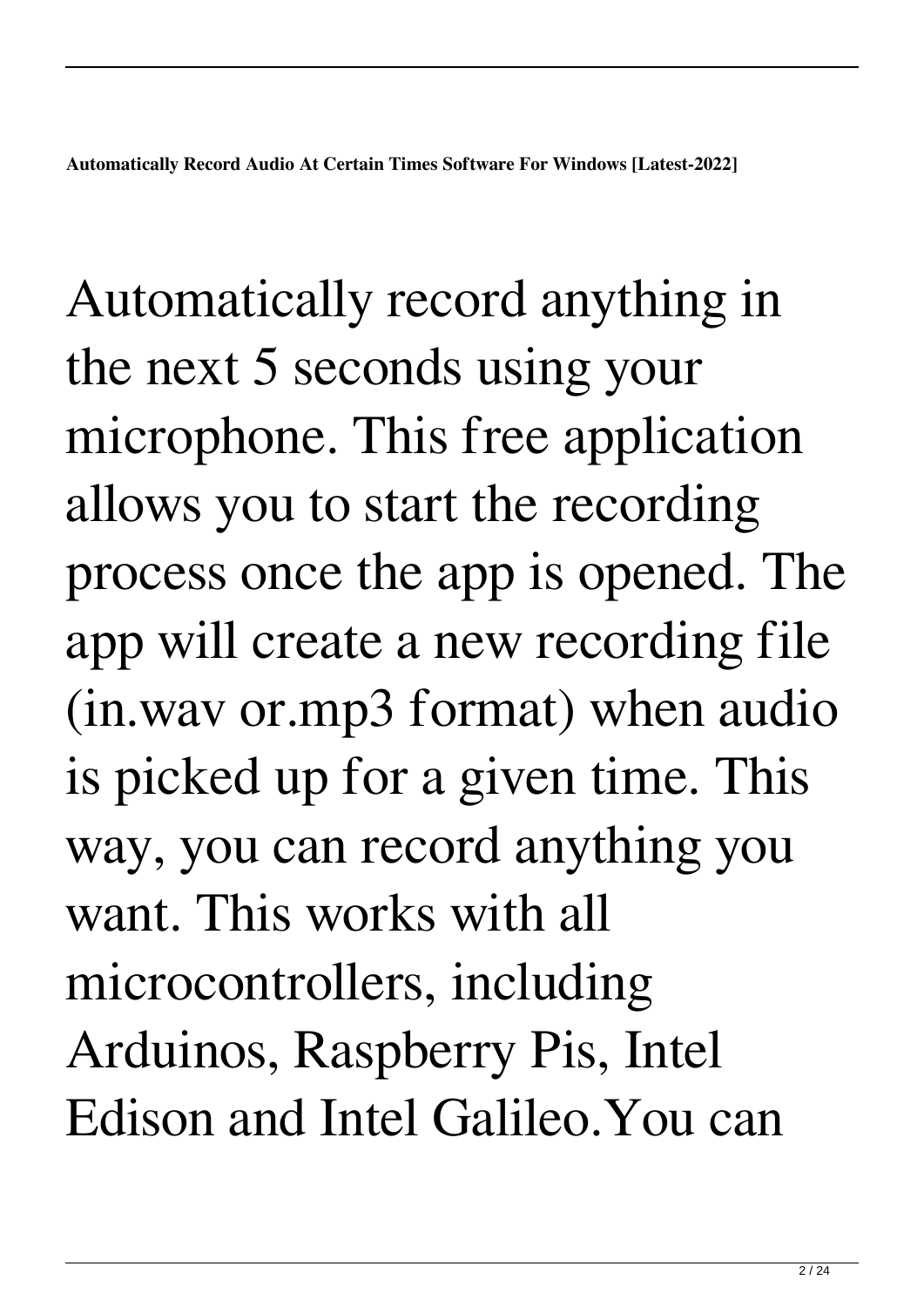also record your telephone or telephone calls, notes, writings, notes, notes, etc. That's it. However, if you want to do more, check out our other tools and applications. Ion Audio Tabs Page Music Recorder is a free music recorder that lets you record audio and video files from online. Ion Audio Tabs Page Music Recorder Features: Ion Audio Tabs Page Music Recorder is designed for recording sound files from online radio stations. The audio files that you can record are mp3 or wma file format. You can also record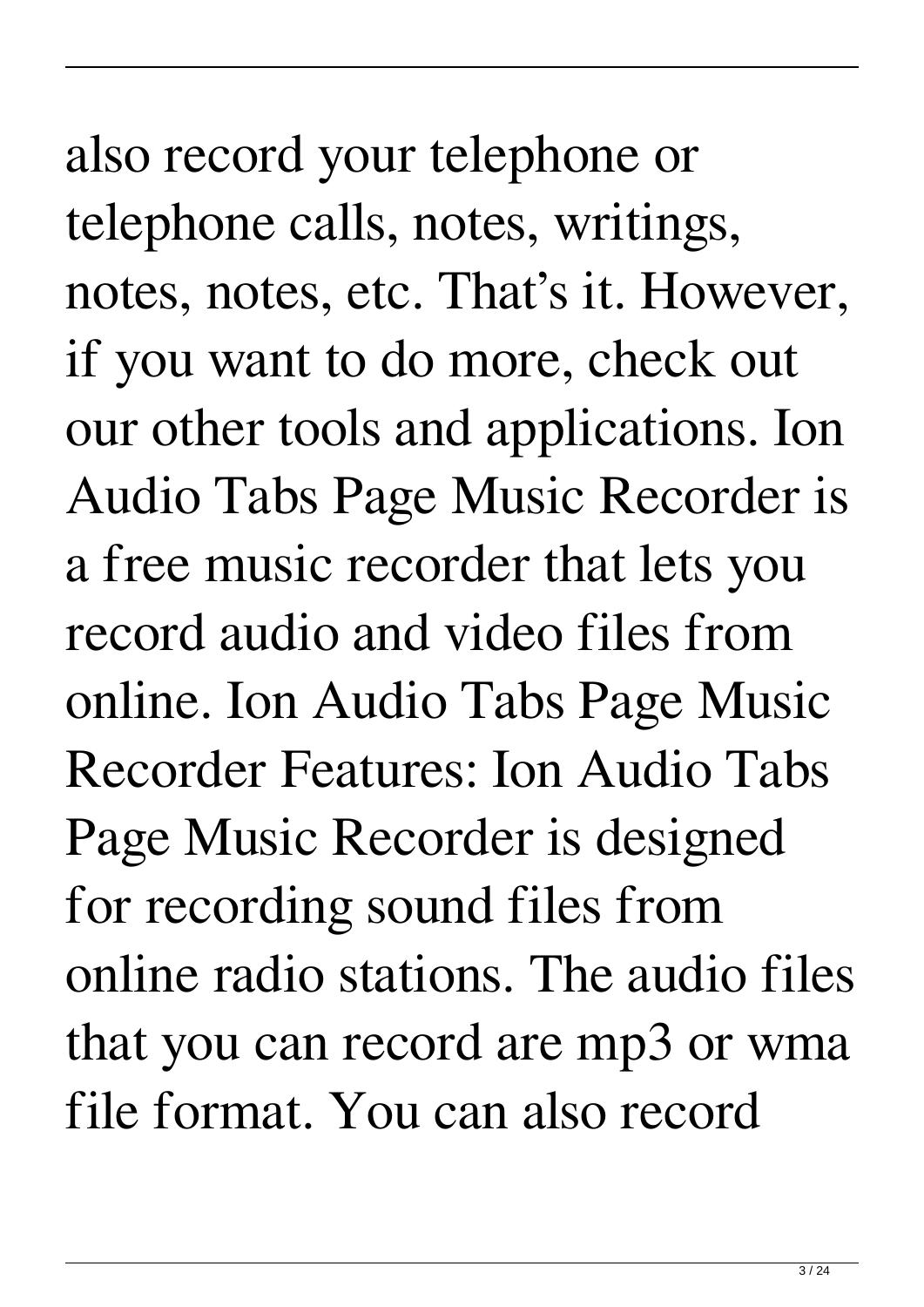YouTube video clips with highquality MP3 audio. The app will automatically save the files to your local folder. You can use this tool to record and edit audio files. How to use Ion Audio Tabs Page Music Recorder: First, please install it and launch it. Please note that you can do the recording only after it has started. Then, you need to choose what kind of station you want to record from. There are two options. You can choose the radio you are listening to from the list. You can also record the radio stream you are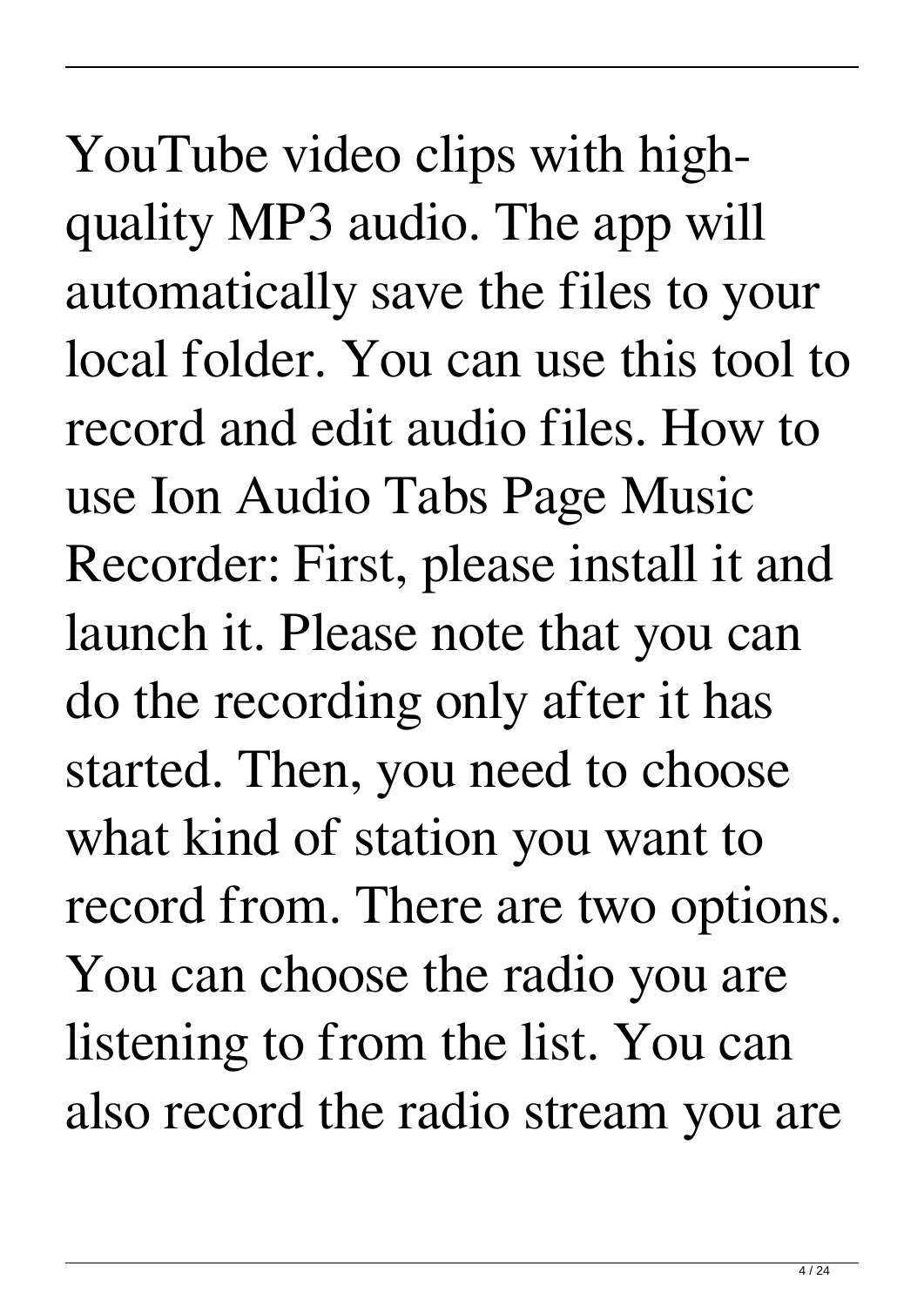listening to from Internet. When you record the stream, you can choose the file format. There are two options. The format can be mp3 or wma. And the format of the audio files that you are recording can be wma or mp3. You can also record up to 20 songs at once, but you cannot record more than that. Using these tools, you can record and edit audio files. You can add effects, reduce or increase volume, adjust balance, etc. You can then save the edited audio files to your local folder. When you finish the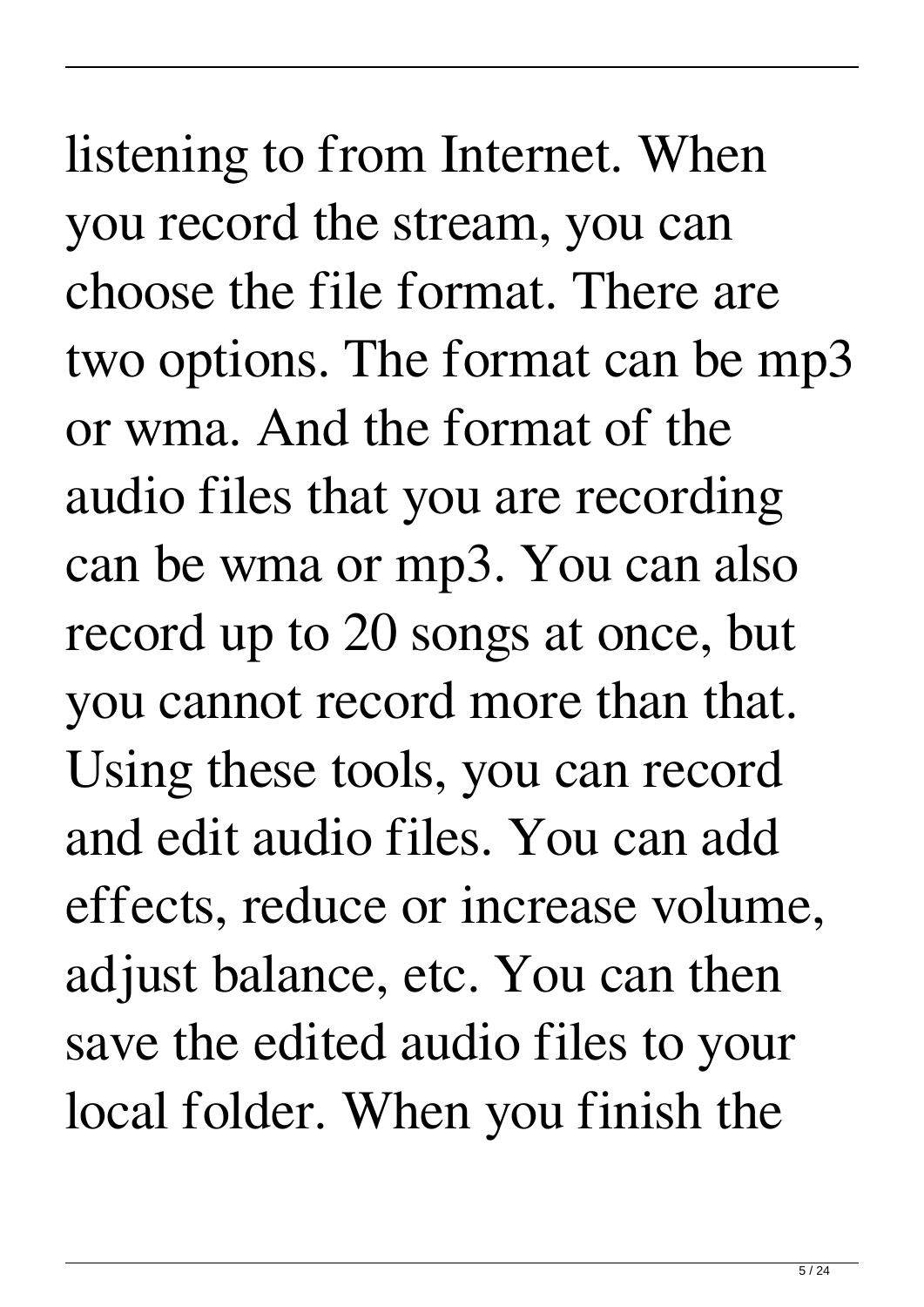## editing process, you can add music, pictures, or text to your audio clips. You can also send them to other sites or send them to your devices. You can play audio files on your smartphone, tablet, or PC. Ion Audio Tabs Page Music Recorder Features

**Automatically Record Audio At Certain Times Software License Code & Keygen Download**

KEYMACRO is a specialized utility designed to provide a keyboard macro recorder. KeyMacro aims to record a set of keyboard inputs in a simple and convenient way. The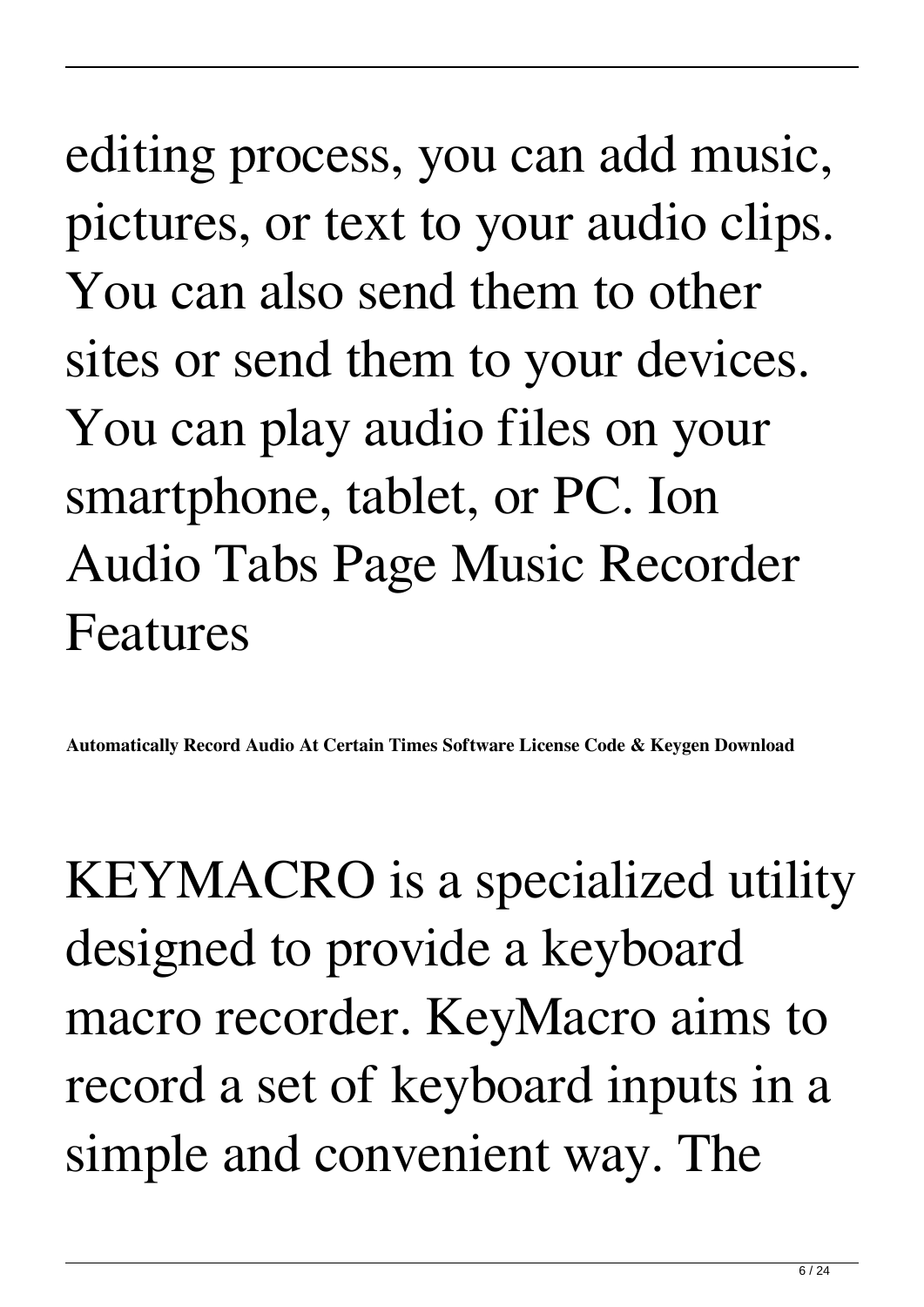application is designed to be used by power users to record their multistep keyboard commands without having to record them manually. Record existing commands, or record a new one. Set each recorded command with different parameters, like timing, volume, repeat, etc. Note that volume affects the normal speed that the key macros are recorded. KeyMacro is designed to be used by power users to record their multi-step keyboard commands without having to record them manually. KeyMacro offers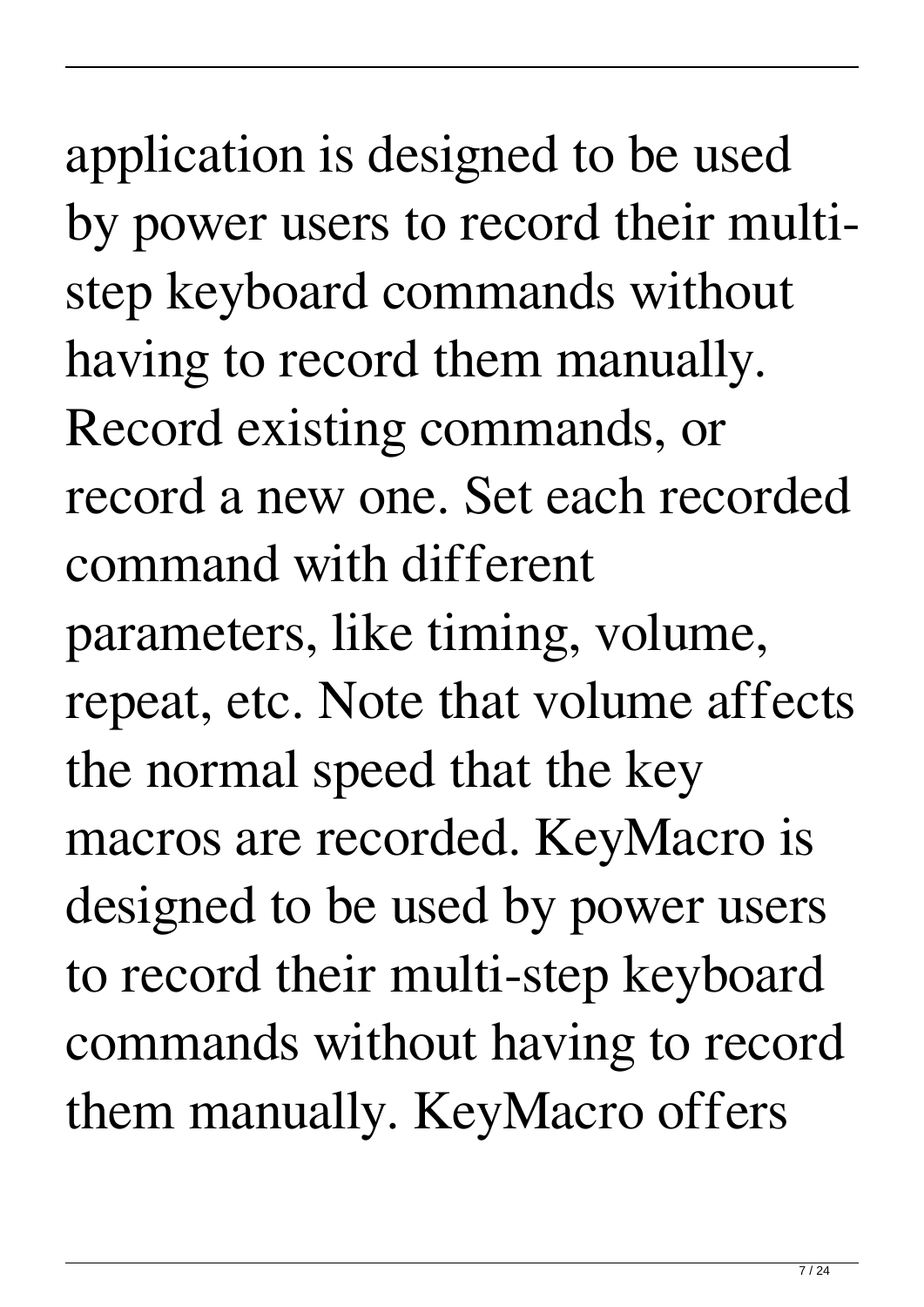the possibility to create macros that combine any type of input. It is possible to write macros in a more natural and easier way. KeyMacro is made to work under Windows and Mac platforms. It can be used under Windows and Mac platforms.

KeyMacro is used to save a lot of time. You can save this time with the chance to do more tasks. The main process in KeyMacro is an easy way to record any sequence of keyboard inputs. You just have to enter the commands in a text editor (ex. Notepad) and then click the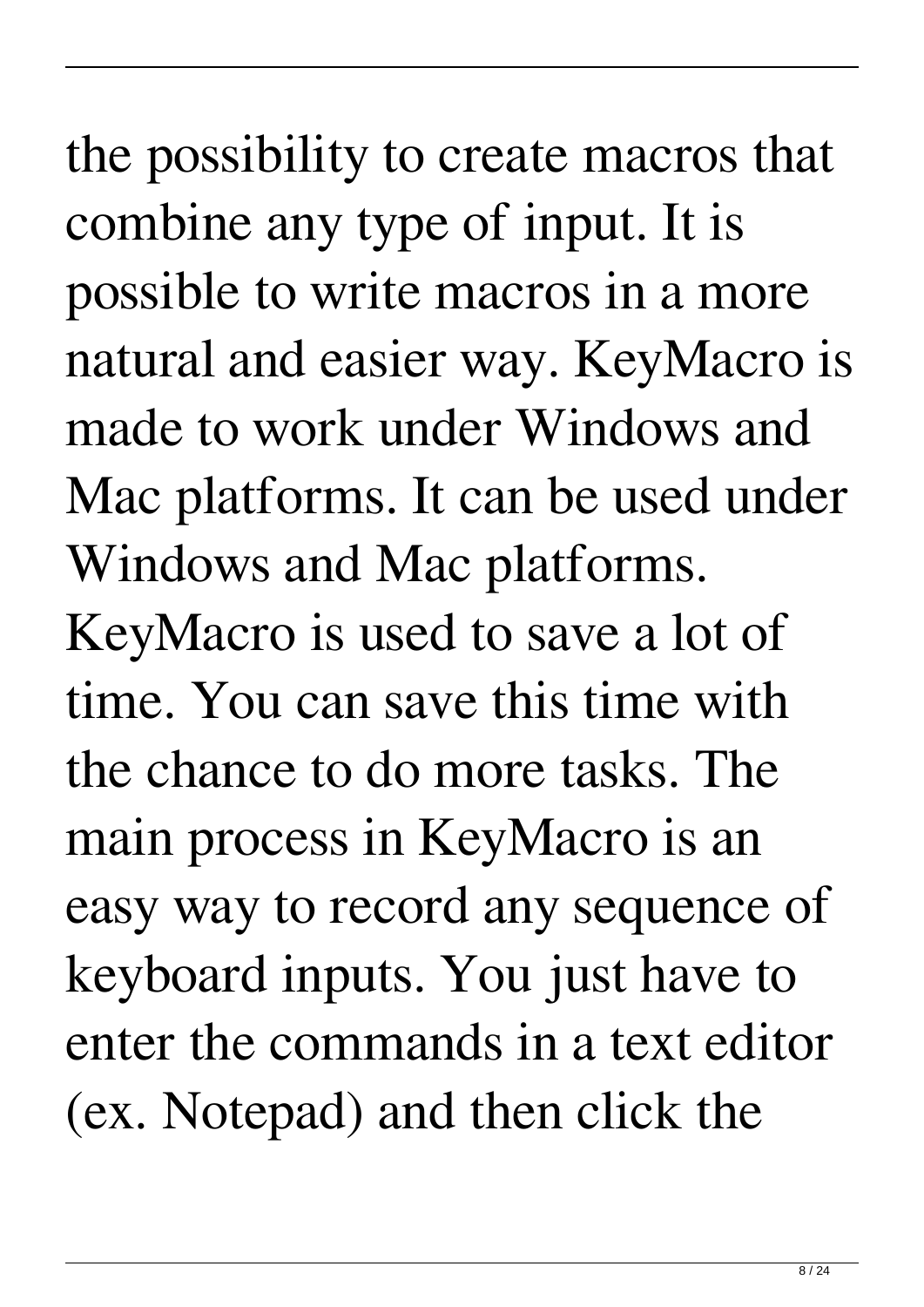more input into existing macros, or record new commands (ex. closing documents, launching programs, etc.). The program saves all the information of each recorded macro into a text file, thus you can edit this information and add the desired commands. The recorded commands are saved with an attribute of a given name, which makes the possibility to re-use the macro. KeyMacro can be used to save time and thus reduce stress for the user. Even it is possible to enter

button "New" You can also add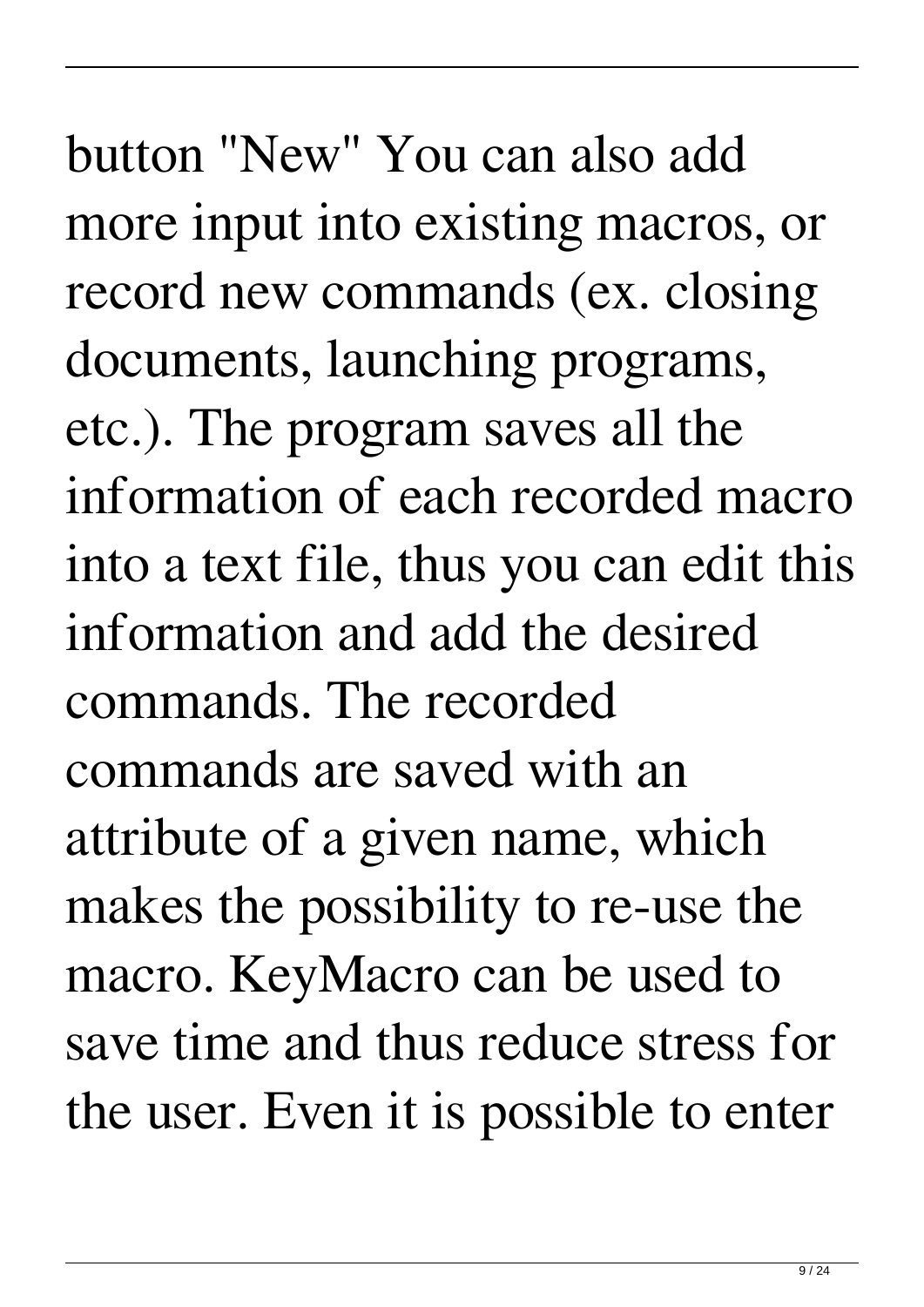a string of commands that can be edited later. There are many features for you to use. Export the macros in different formats. Multiplexing with a one click. You can use on-line help. Macros can be shared between different computers. You can also add your own macros. KeyMacro offers a unique feature: you can change the assigned name for the macro while recording. You can change the assigned name while recording. KeyMacro is used to save time and thus reduce stress for the user.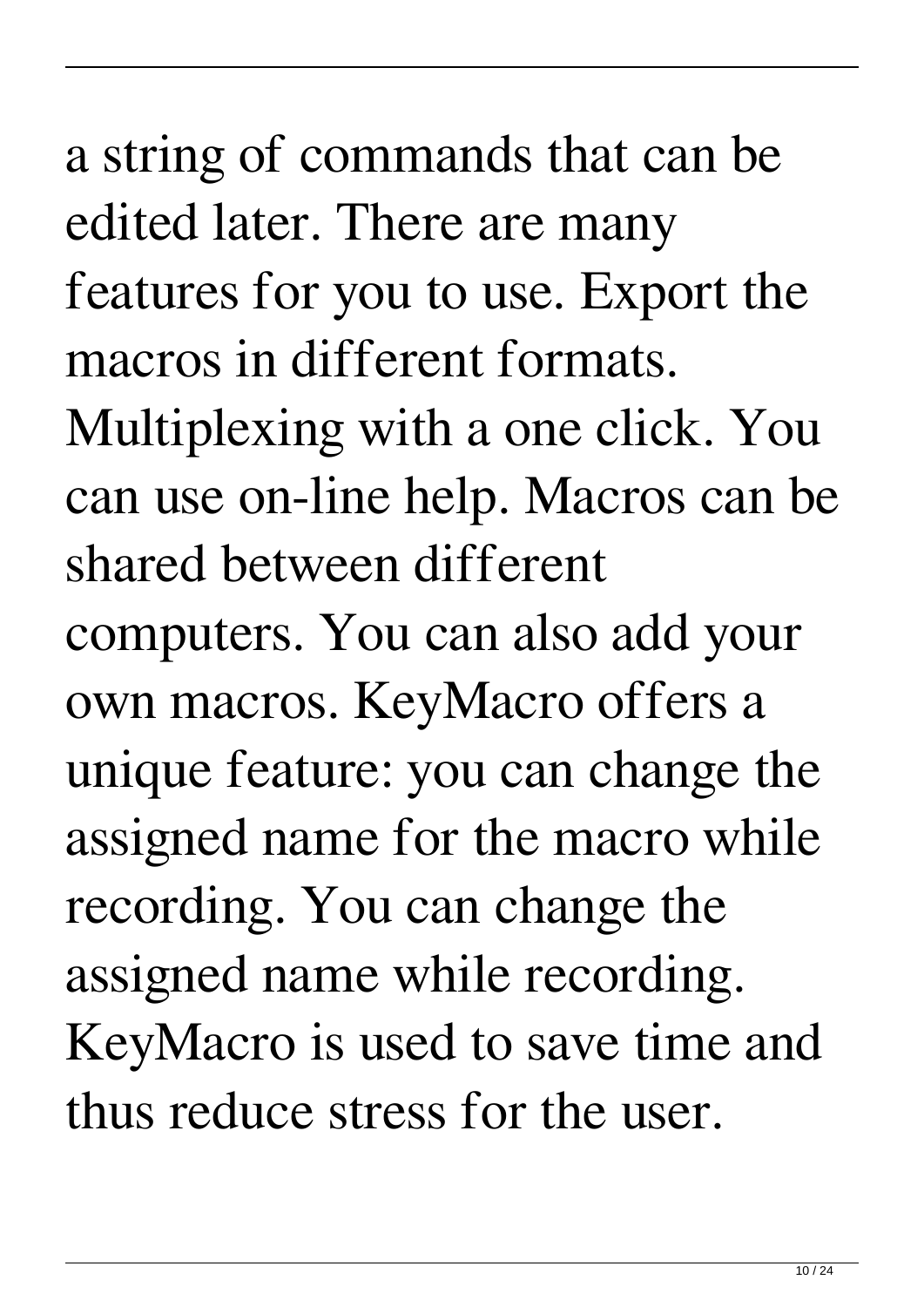Hump Day's Run Record a 1K run for \$3.30! I'm done with my Chicago Marathon training and I'm feeling good. I'll be flying 81e310abbf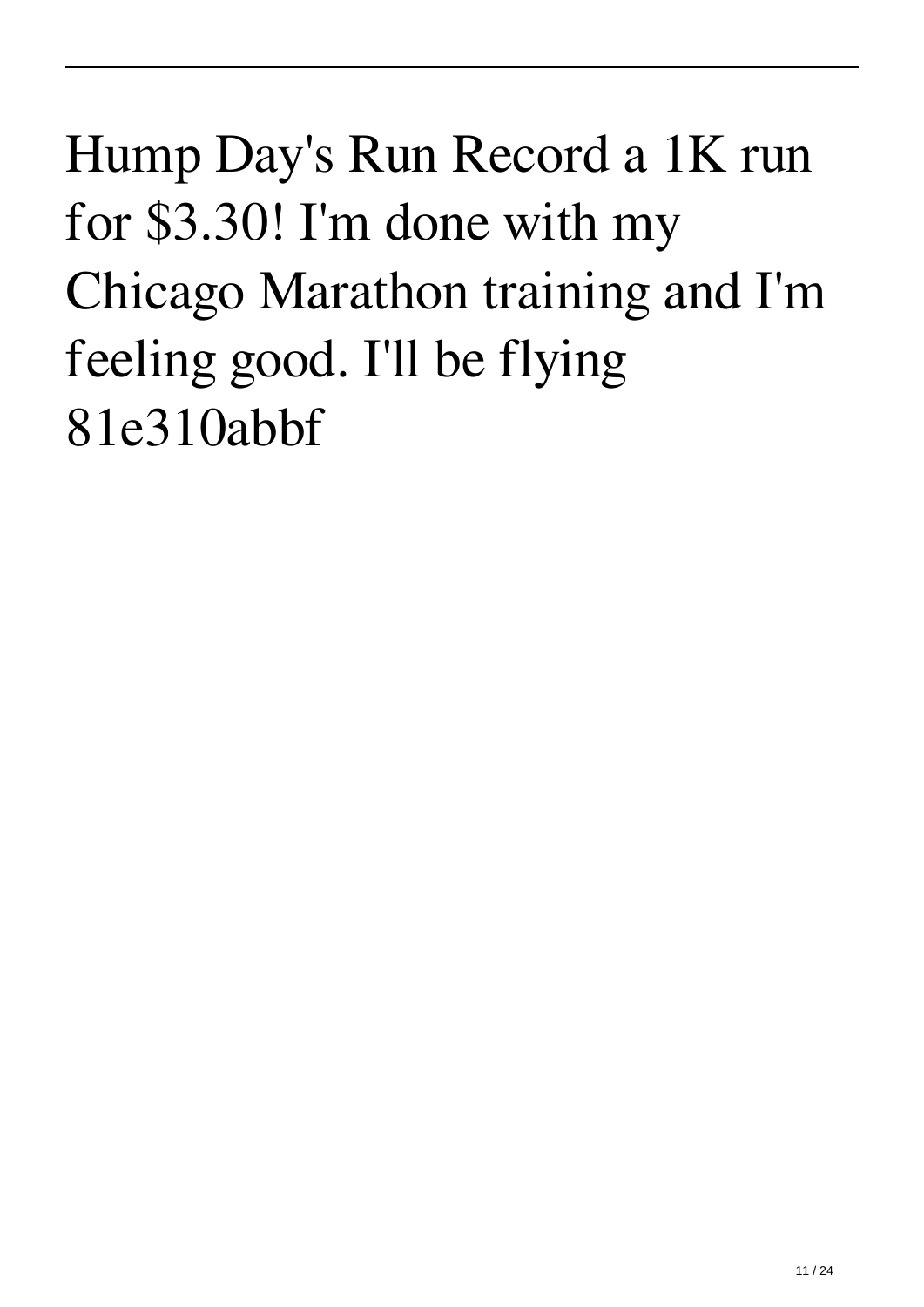**Automatically Record Audio At Certain Times Software Crack + Serial Key Download [Win/Mac]**

Watch this page for changes to our website. You can find us at www.1Coders.com AutoWatch is an enhanced version of AutoWatch Plus to watch your windows application without any restriction of time and location. AutoWatch Plus only monitor those applications that are installed on your system. AutoWatch automatically detects and start the application whenever it is launched. It can take in order to automatically stop the monitored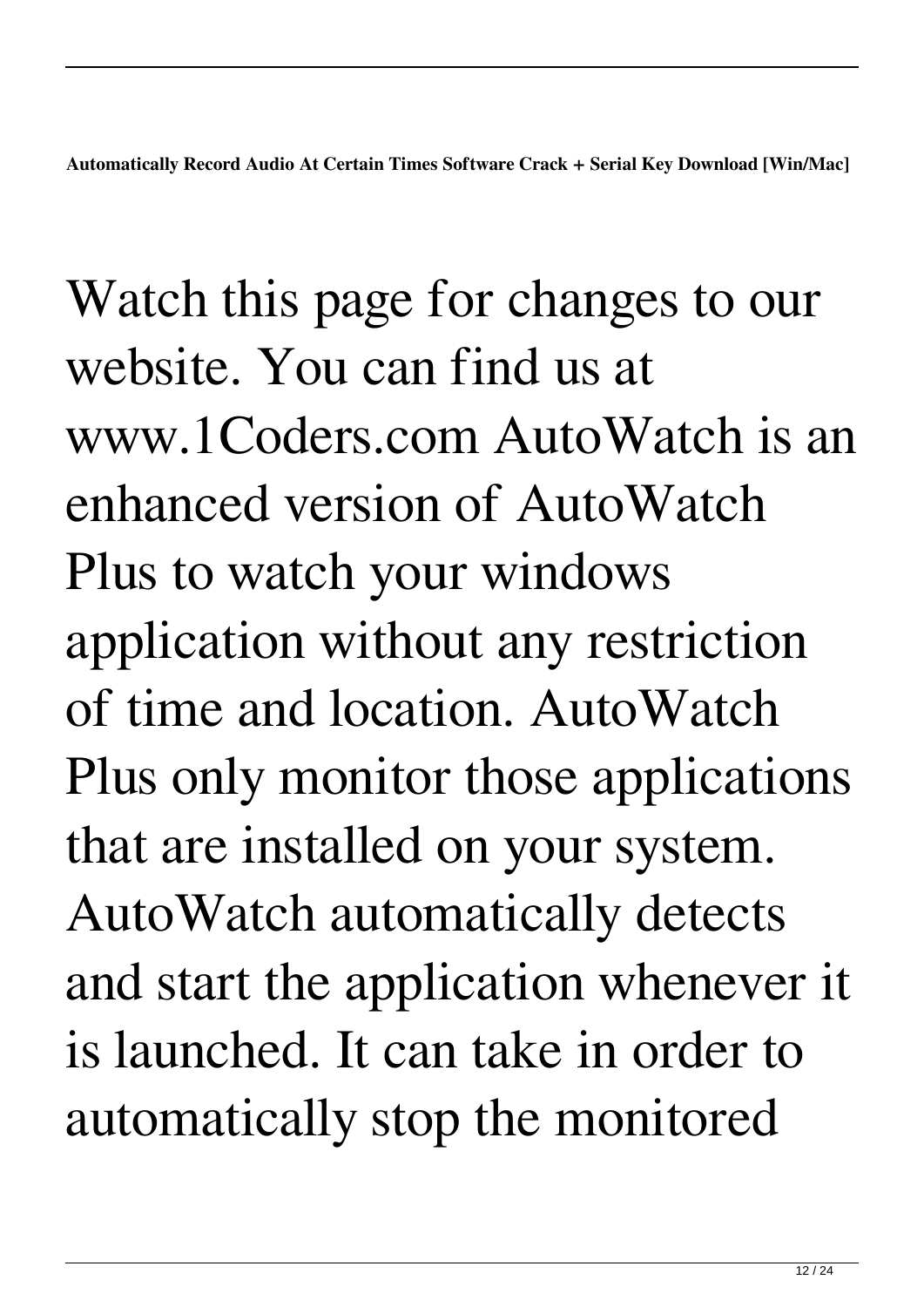applications. You can select the option of "Pause Before Exit" to suspend the application if it is not closed by the user. Also you can select the "Pause After 5 Minutes" to automatically close the application in the specified time. AutoWatch is absolutely free to download and is available for both 32-bit and 64-bit Windows.

AutoWatch Plus is the Advanced version of AutoWatch. AutoWatch Plus has new features as compared to AutoWatch. AutoWatch Plus will monitor all the applications installed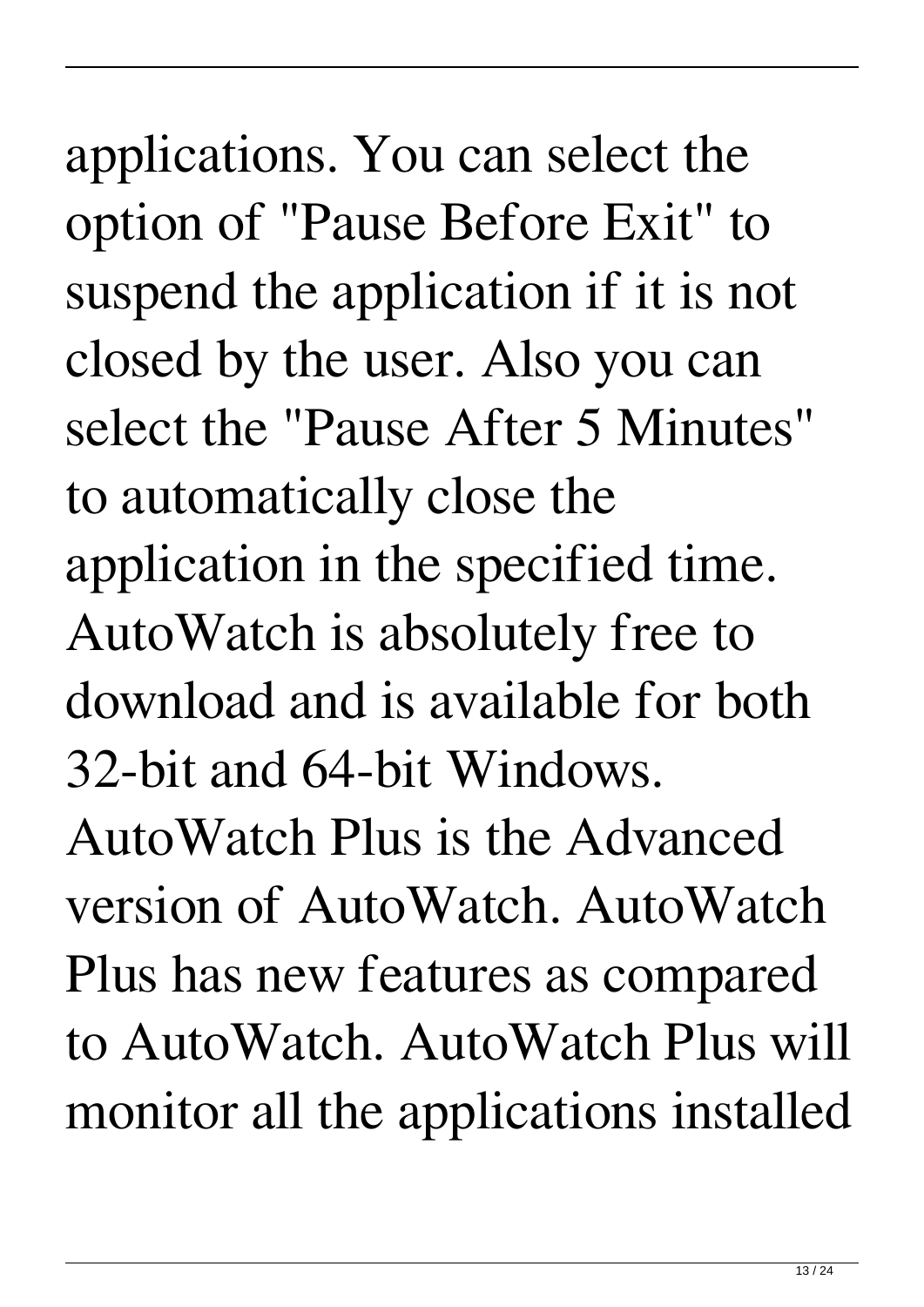on your system. It can take in order to automatically restart the application if it is not started by the user. It can take in order to automatically close the application after the specified time. You can select the option of "Pause Before Exit" to suspend the application if it is not closed by the user. It can take in order to monitor the activity of the application for specified interval of time. Install AutoWatch to open and close an application without the need to double click on it. AutoWatch can also detect and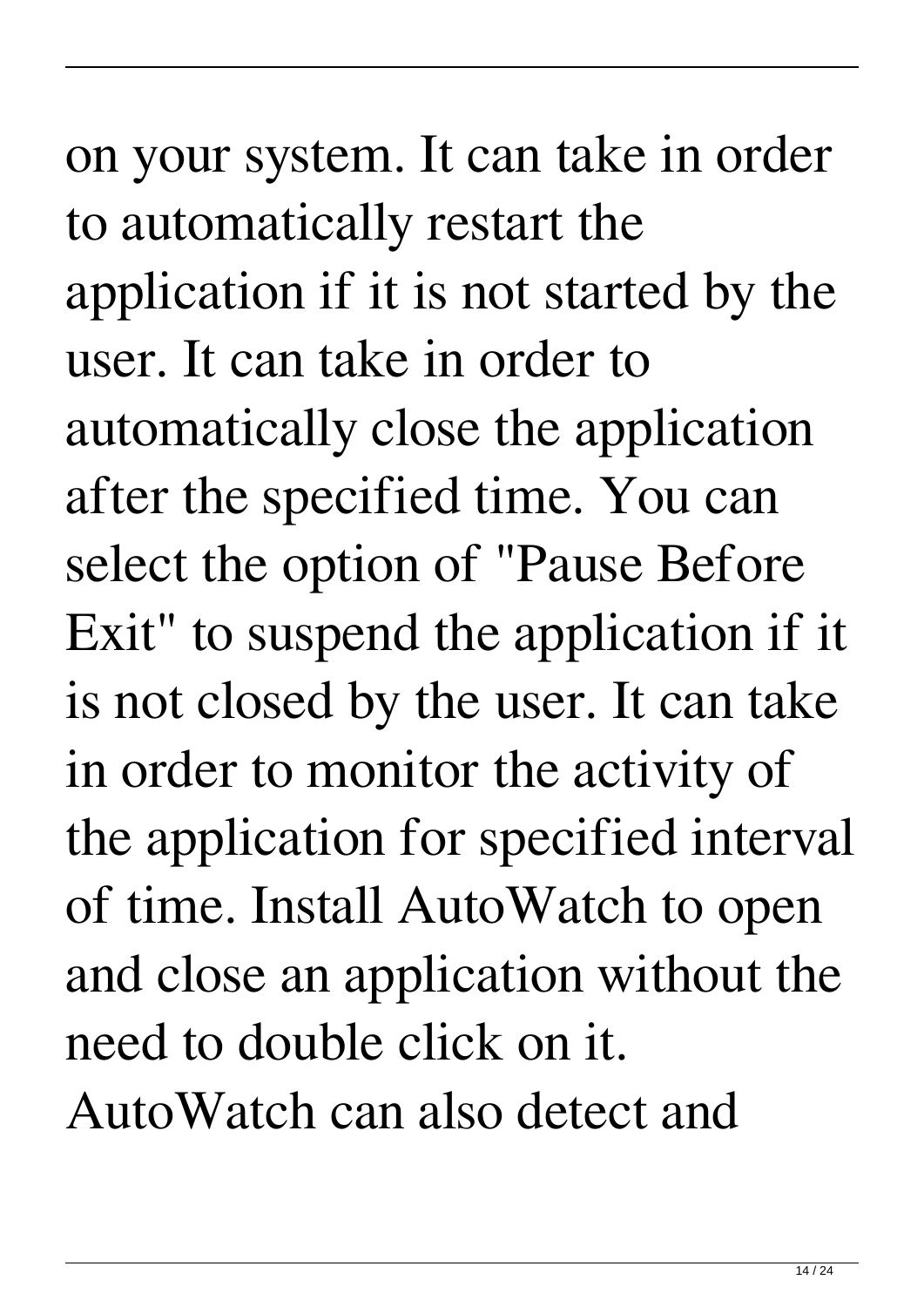automatically start the application if it is not launched by the user. It can monitor the activity of the application for specified interval of time. AutoWatch can also check the working status of any application on your system. You can also make it possible for AutoWatch to close the application if it is not closed by the user. AutoWatch is absolutely free to download and is available for both 32-bit and 64-bit Windows. Buy AutoWatch from here: www.1coders.com/autowatch Junk Cleaner 1.0.2 Junk Cleaner is the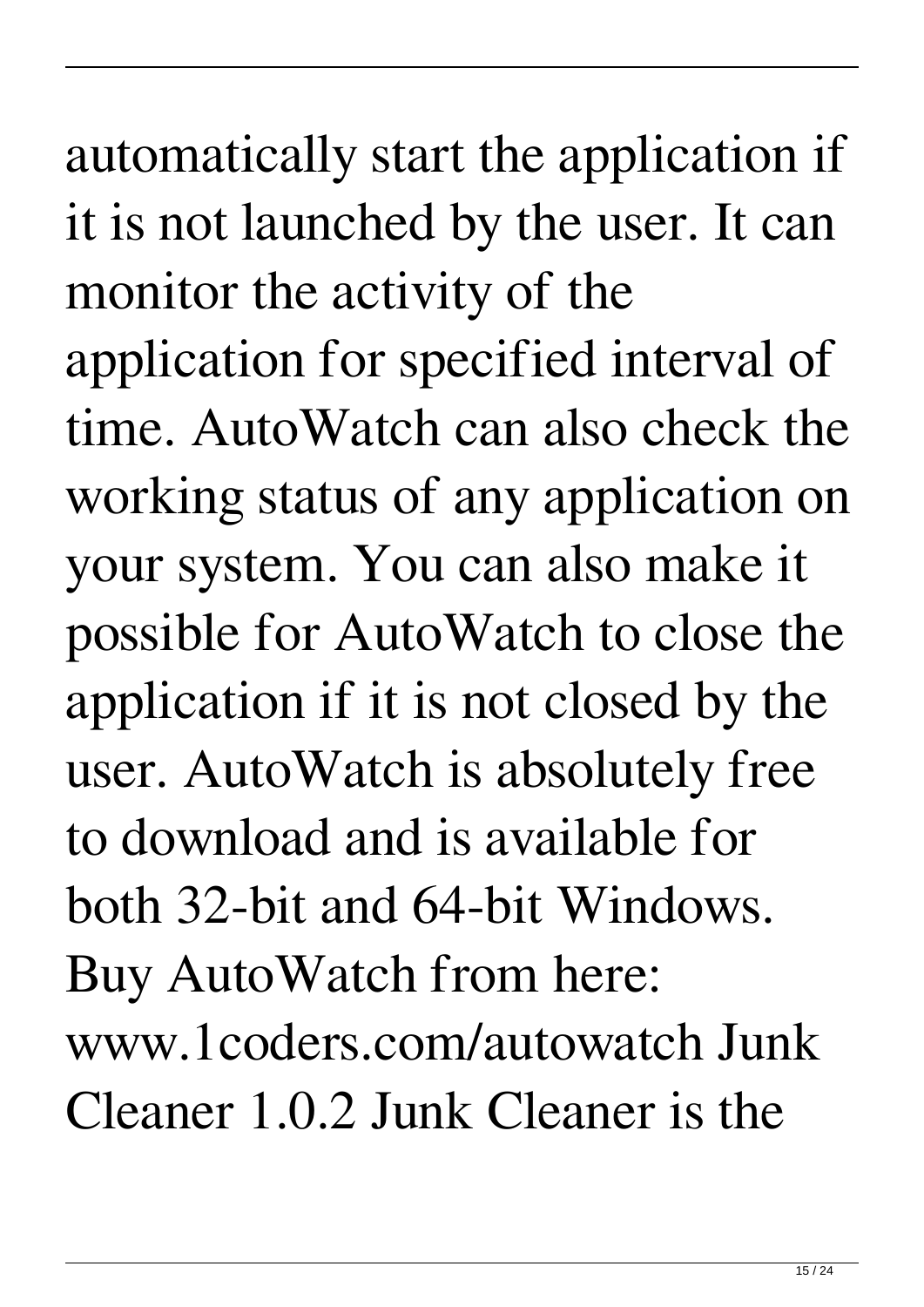## ultimate junk cleaner which can clean up your PC completely. With Junk Cleaner you can manage your junk easily. When Junk Cleaner is first installed, it will create a file named JunkCleaner.ini in your user profile directory. This file contains all the information about your system. For example, the file will contain your hard disk space, hard disk space percentage used, number of processes running in your system, system idle time and so on. By using Junk Cleaner you can clean junk. With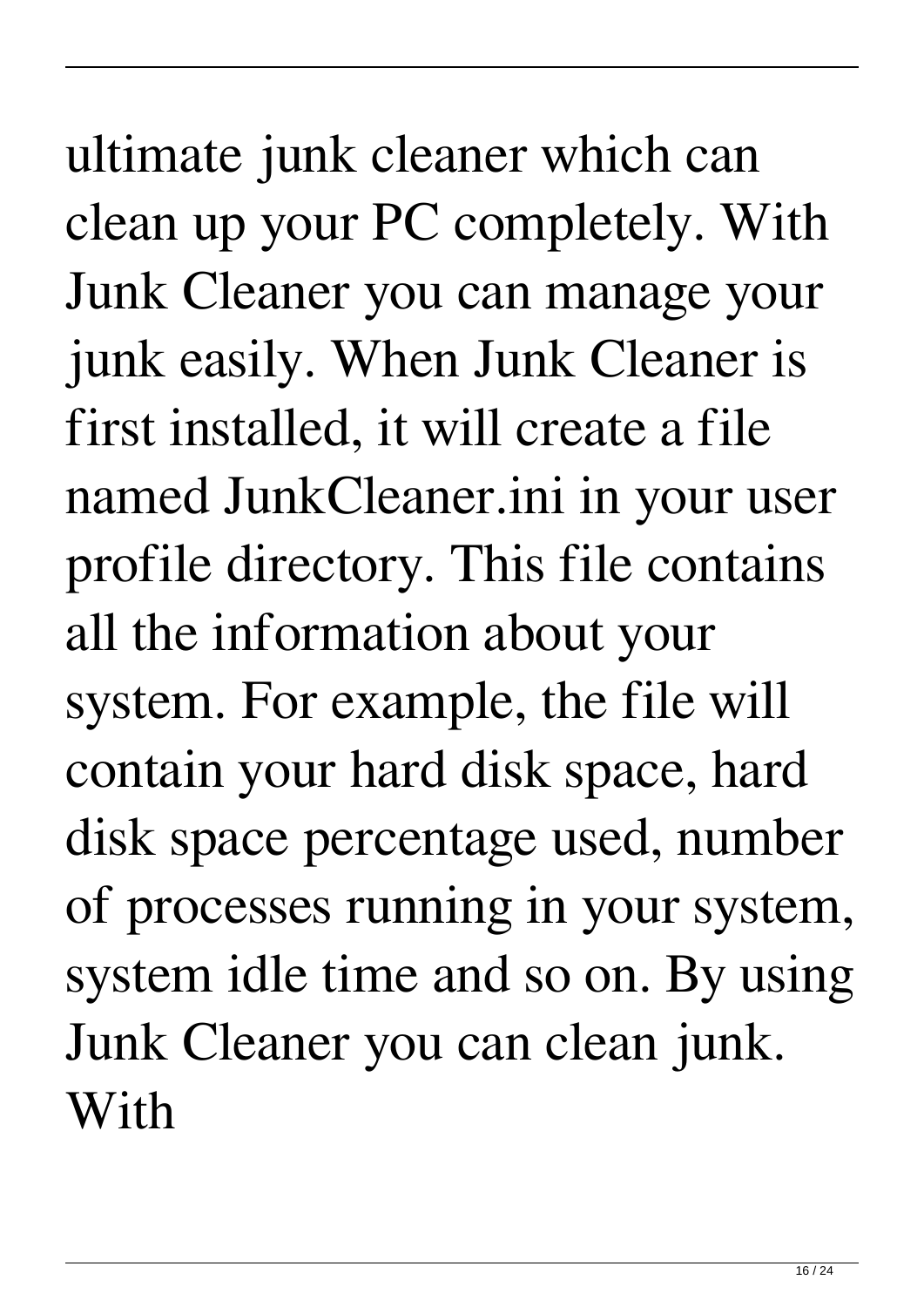Automatically Record Audio At Certain Times Software can record sound into WAV, MP3, OGG or MPEG files. It is an automatic sound recorders that lets you set up your audio recording system with the help of a microphone. Auto Screen Recording Software is an easy to use and affordable option for recording your desktop screen. Allows for the capture of a screen recording at specified intervals. Use the specified delay between recordings to ensure that the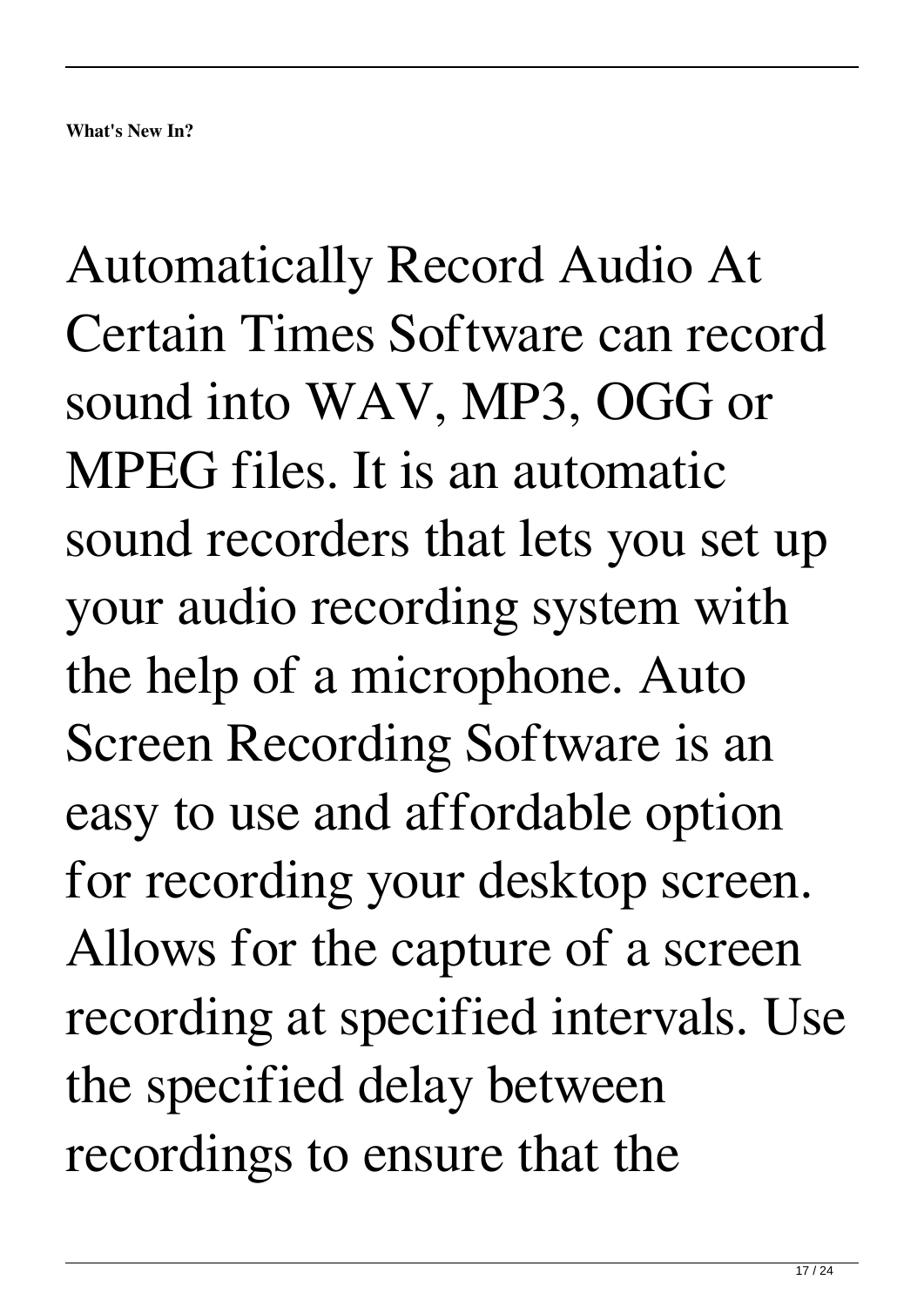# recording is seamless. Note: To save disk space and RAM this application will only record upto 2 minutes of screen recording. Auto Screen Recording Software is an easy to use and affordable option

for recording your desktop screen. Allows for the capture of a screen recording at specified intervals. Use the specified delay between recordings to ensure that the recording is seamless. Note: To save disk space and RAM this application will only record upto 2 minutes of screen recording.Contact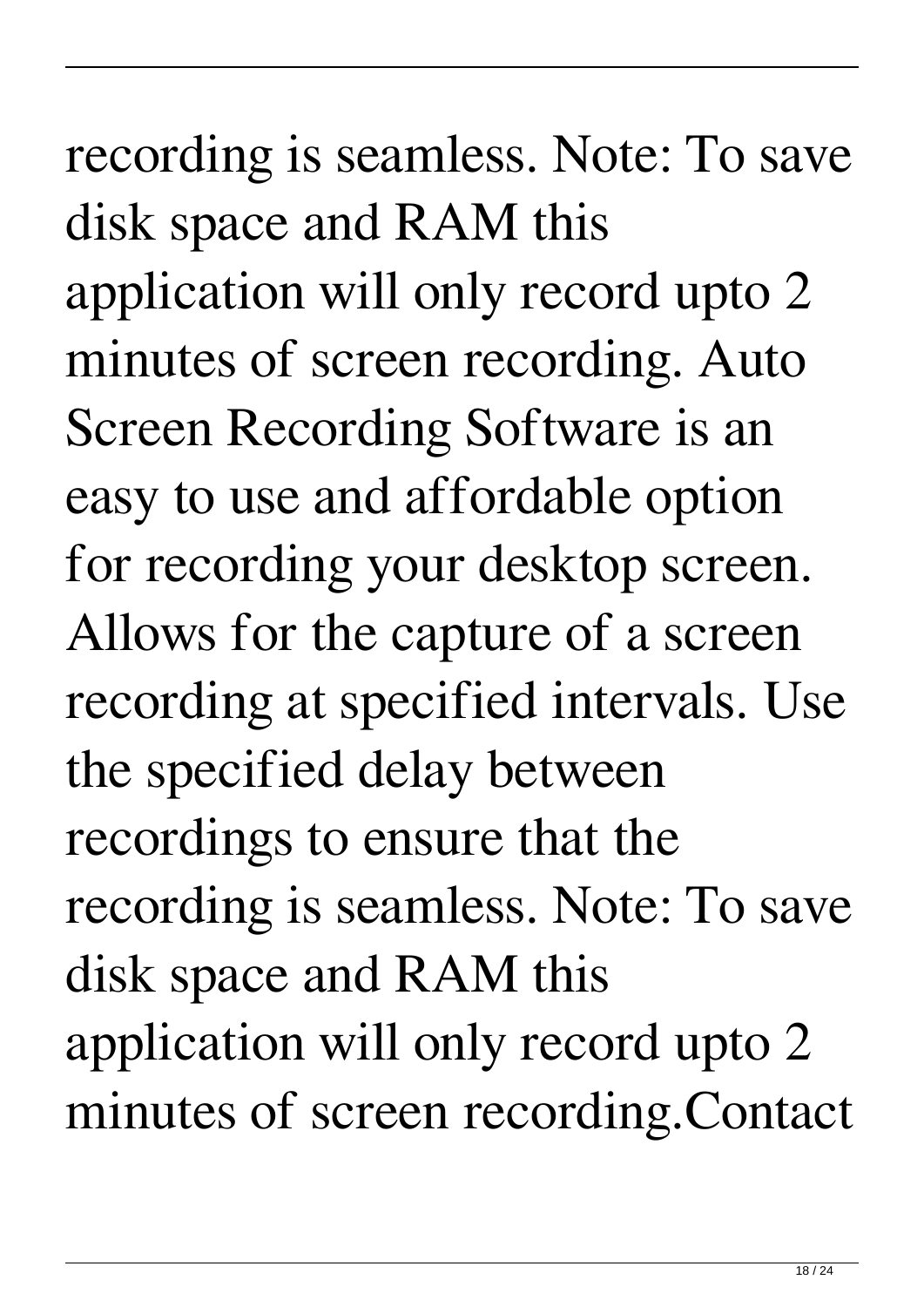| Blog OmniWeb 2.7 for Mac (Classic) 0.9.34 is a maintenance release of OmniWeb 2.7 for Mac. This version features some bugfixes. These are a list of the changes in this version: New in OmniWeb 2.7 for Mac (Classic): Highlighting of selected text in user defined colors Various fixes for screen recording Bugfixes for reading code behind the scenes Bugfixes for copying and pasting in the browser Important fix for attaching and dropping images using Firefox 17 and Safari 6 Changes in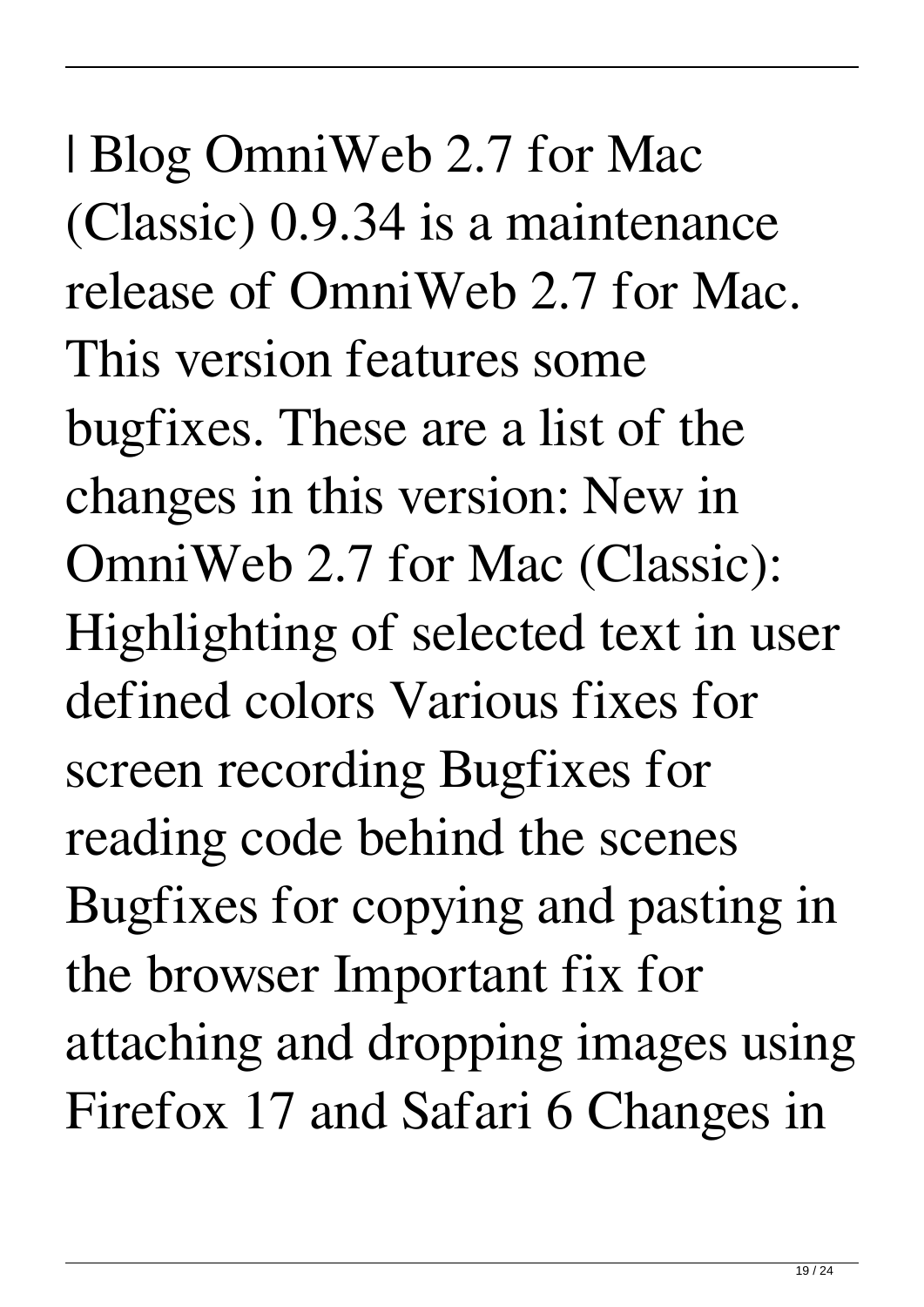OmniWeb 2.7 for Mac (Classic): Support for HTML version 5 Support for link color (standard link color is gray) Support for paragraph margins and padding Support for margin and padding in CSS (this works for body or html elements) "Optional" text translation in classic mode (This is a relatively new feature of OmniWeb 2.7) Support for automatically generated author (TOMP) pages Support for automatically generated chapters (CHM, CHZ, PDF, etc.) Support for automatically generated web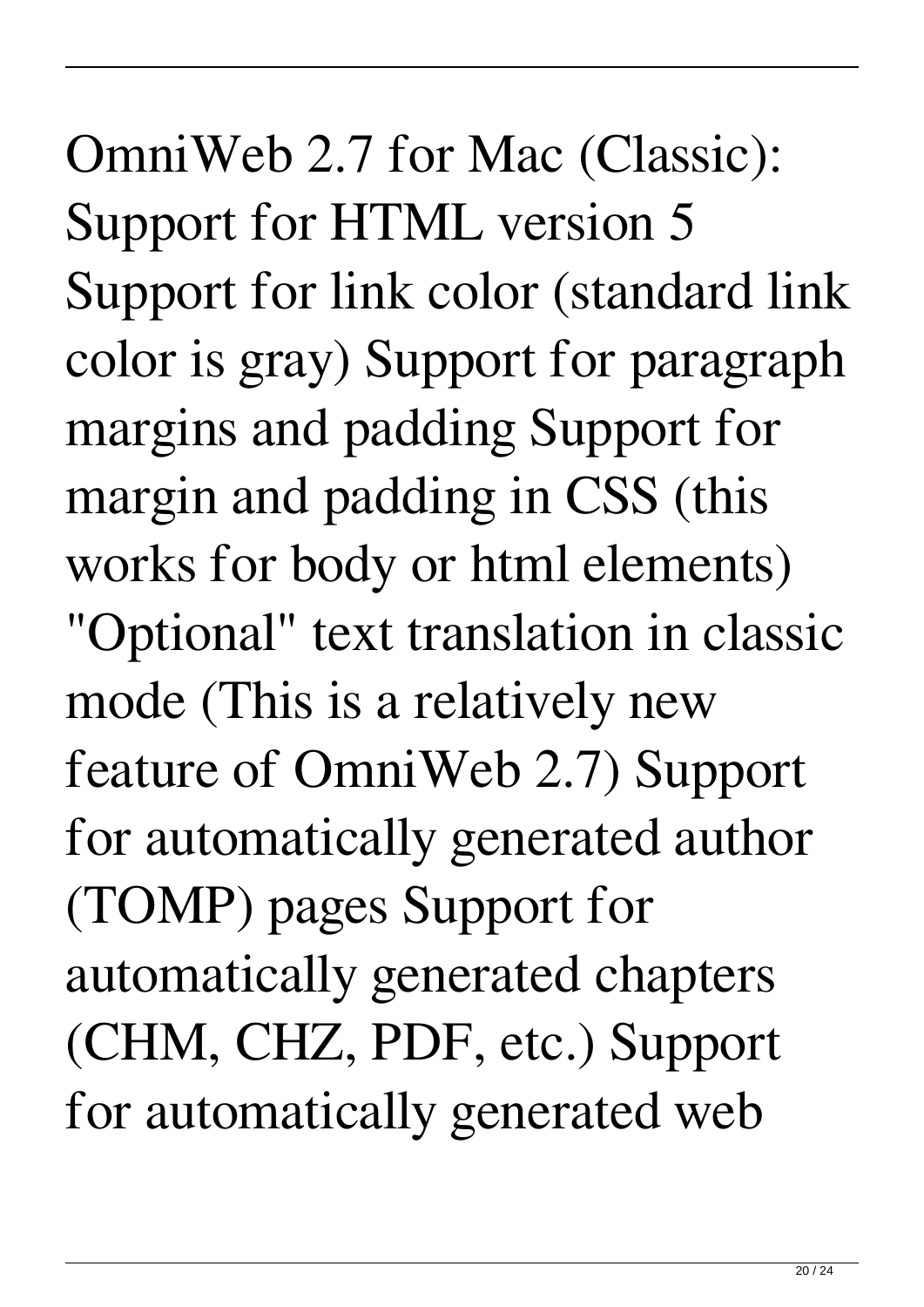sites (OmniWeb supports CAC, WYSIWYG, and Skim) Changes in OmniWeb 2.7.0.1 for Mac (Classic): Bugfixes for a bunch of CSS issues in Classic mode (including aligning images) Bugfixes for CSS font settings Bugfixes for file highlighting Changes in OmniWeb 2.7.0 for Mac (Classic): Bugfixes for displaying site stats Bugfixes for displaying all site info Bugfixes for exporting bookmarks to HTML Bugfixes for importing bookmarks from HTML Bugfixes for dynamic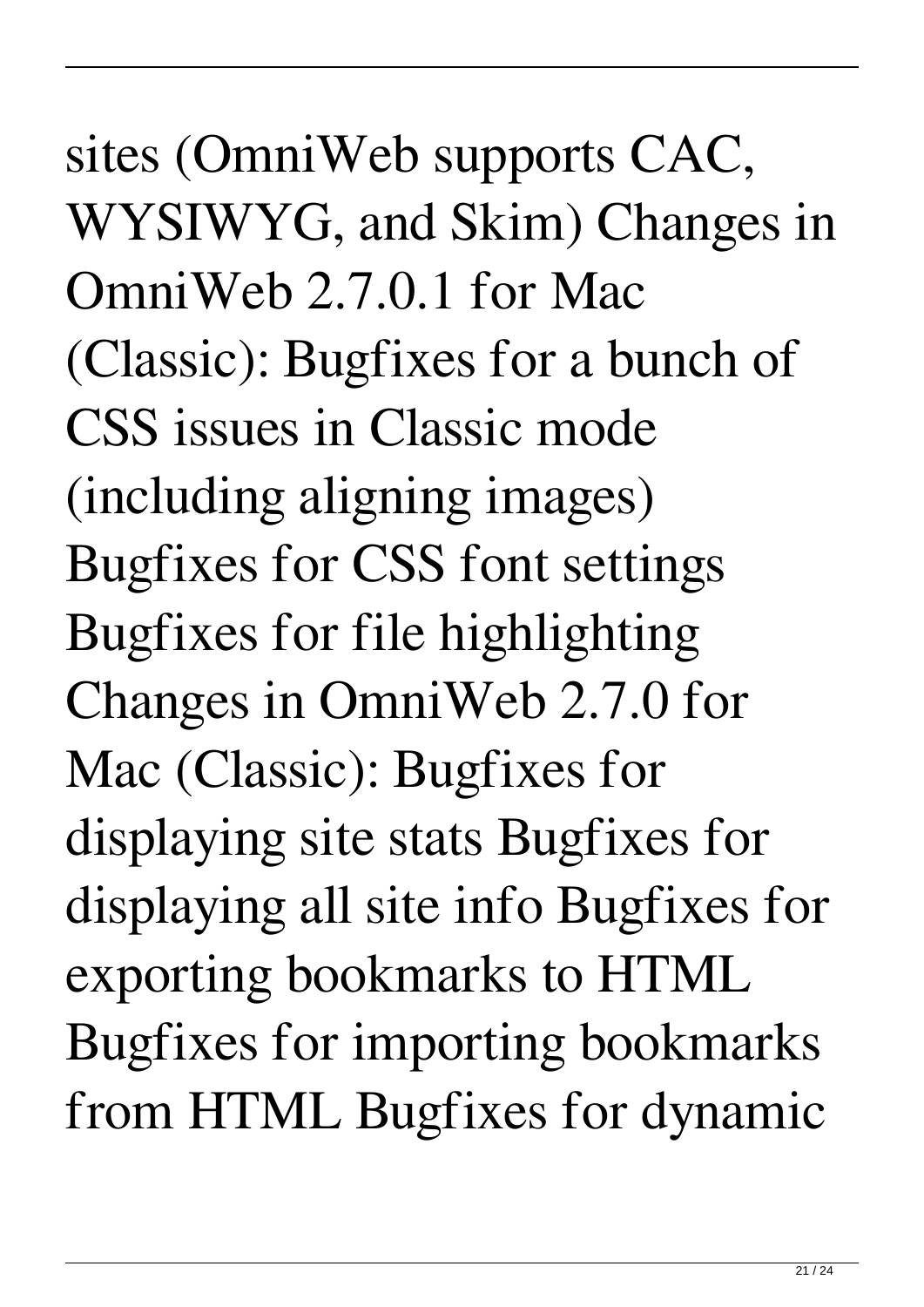stylesheets Bugfixes for importing bookmarks from RSS feeds Bugfixes for using Bookmark Plus Bugfixes for pages in hidden folders Bugfixes for CSS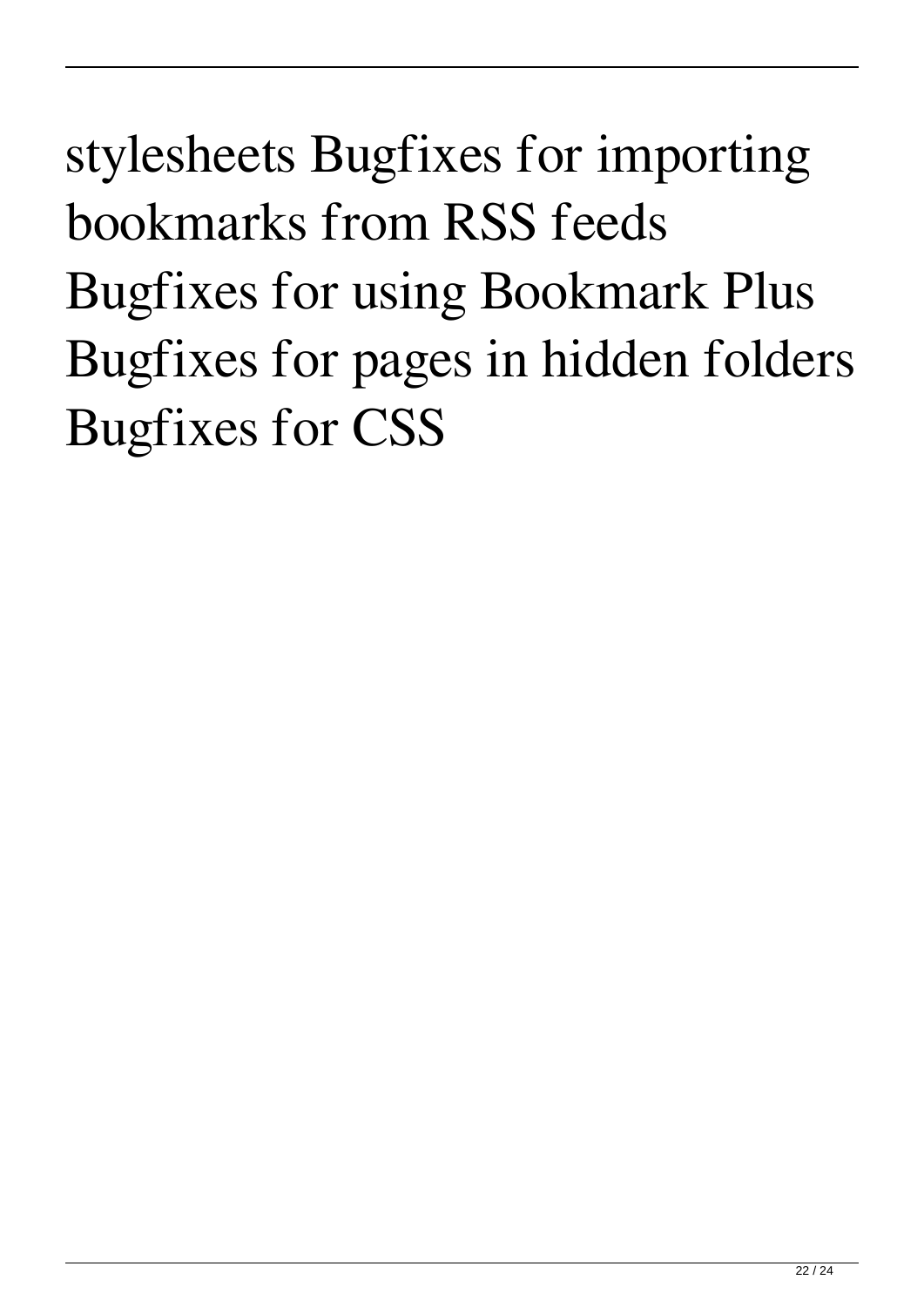PC (Windows 7, 8, 8.1 or Windows 10) 1024 MB RAM 3 GHz Dual Core Processor or equivalent DVD Drive 16 GB Disk Space One or more speakers and a microphone Xbox One Xbox One X Xbox One S Xbox One S All-Digital Edition Xbox One S 500 GB Edition Xbox One S Game Pass Edition 13.4 GHz Processor or equivalent GPU of at least 2 GB 4 GB RAM Internet connection